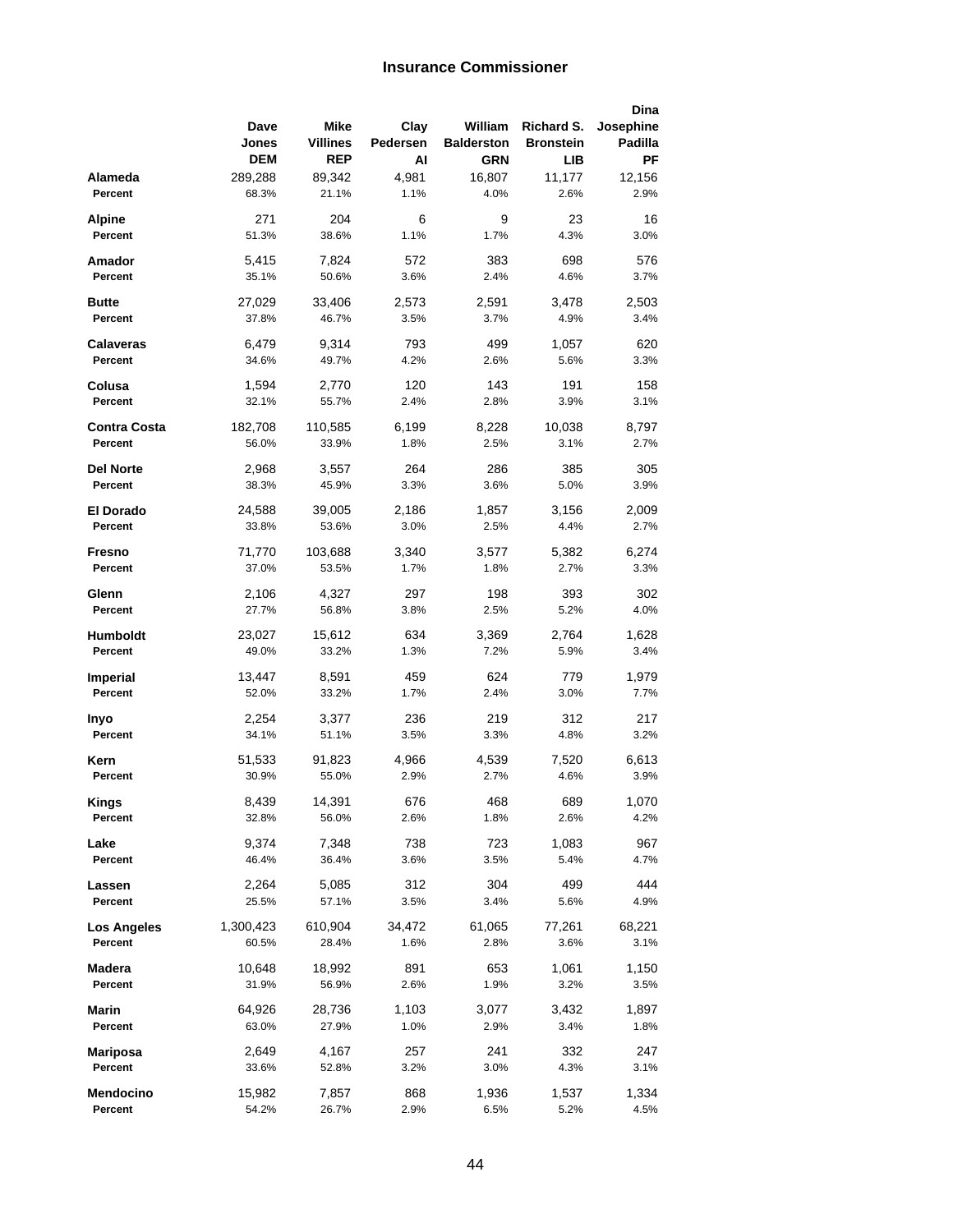## **Insurance Commissioner**

|                          |                  |                 |               |                   |                  | Dina          |
|--------------------------|------------------|-----------------|---------------|-------------------|------------------|---------------|
|                          | Dave             | Mike            | Clay          | William           | Richard S.       | Josephine     |
|                          | Jones            | Villines        | Pedersen      | <b>Balderston</b> | <b>Bronstein</b> | Padilla       |
|                          | <b>DEM</b>       | <b>REP</b>      | Al            | <b>GRN</b>        | LІВ              | РF            |
| Merced                   | 19,760           | 21,442          | 1,180         | 814               | 1,025            | 1,833         |
| Percent                  | 43.0%            | 46.6%           | 2.5%          | 1.7%              | 2.2%             | 4.0%          |
| Modoc                    | 846              | 2,213           | 174           | 83                | 202              | 115           |
| Percent                  | 23.3%            | 61.0%           | 4.8%          | 2.2%              | 5.6%             | 3.1%          |
| Mono                     | 1,683            | 1,855           | 121           | 129               | 222              | 93            |
| Percent                  | 41.1%            | 45.3%           | 2.9%          | 3.1%              | 5.4%             | 2.2%          |
|                          |                  |                 |               |                   |                  |               |
| Monterey<br>Percent      | 52,816<br>56.0%  | 30,534<br>32.4% | 1,835<br>1.9% | 2,445<br>2.5%     | 3,075<br>3.2%    | 3,711<br>4.0% |
|                          |                  |                 |               |                   |                  |               |
| Napa                     | 22,918           | 15,775          | 842           | 1,253             | 1,904            | 1,200         |
| Percent                  | 52.3%            | 36.0%           | 1.9%          | 2.8%              | 4.3%             | 2.7%          |
| Nevada                   | 17,441           | 19,886          | 665           | 1,730             | 2,261            | 1,039         |
| Percent                  | 40.6%            | 46.3%           | 1.5%          | 4.0%              | 5.2%             | 2.4%          |
| Orange                   | 311,798          | 408,027         | 19,509        | 17,483            | 46,582           | 21,396        |
| Percent                  | 37.9%            | 49.5%           | 2.3%          | 2.1%              | 5.7%             | 2.5%          |
|                          |                  |                 |               |                   |                  |               |
| Placer                   | 45,405           | 72,275          | 3,936         | 2,851             | 6,026            | 3,096         |
| Percent                  | 34.0%            | 54.2%           | 2.9%          | 2.1%              | 4.5%             | 2.3%          |
| Plumas                   | 2,991            | 4,679           | 327           | 262               | 327              | 257           |
| Percent                  | 33.9%            | 53.0%           | 3.6%          | 2.9%              | 3.7%             | 2.9%          |
| <b>Riverside</b>         | 195,915          | 208,451         | 14,913        | 8,831             | 20,051           | 13,811        |
| Percent                  | 42.5%            | 45.2%           | 3.2%          | 1.9%              | 4.3%             | 2.9%          |
| Sacramento               | 211,288          | 148,326         | 9,550         | 6,928             | 11,332           | 11,924        |
| Percent                  | 53.0%            | 37.2%           | 2.3%          | 1.7%              | 2.8%             | 3.0%          |
|                          |                  |                 |               |                   |                  |               |
| San Benito               | 7,190            | 5,905           | 371           | 414               | 591              | 695           |
| Percent                  | 47.5%            | 39.0%           | 2.4%          | 2.7%              | 3.8%             | 4.6%          |
| San Bernardino           | 181,127          | 168,886         | 14,064        | 10,570            | 21,063           | 17,608        |
| Percent                  | 43.9%            | 40.9%           | 3.4%          | 2.5%              | 5.1%             | 4.2%          |
| San Diego                | 361,565          | 382,705         | 18,067        | 19,423            | 35,055           | 24,900        |
| Percent                  | 43.0%            | 45.5%           | 2.1%          | 2.3%              | 4.2%             | 2.9%          |
|                          |                  |                 |               |                   |                  |               |
| San Francisco<br>Percent | 168,367<br>70.7% | 41,746<br>17.6% | 2,058<br>0.8% | 9,367<br>4.0%     | 8,948<br>3.7%    | 7,853<br>3.2% |
|                          |                  |                 |               |                   |                  |               |
| San Joaquin              | 66,499           | 64,387          | 4,380         | 4,375             | 5,520            | 6,697         |
| Percent                  | 43.8%            | 42.4%           | 2.8%          | 2.8%              | 3.7%             | 4.5%          |
| San Luis Obispo          | 39,190           | 47,057          | 2,170         | 2,733             | 4,221            | 2,547         |
| Percent                  | 40.1%            | 48.1%           | 2.2%          | 2.7%              | 4.3%             | 2.6%          |
| San Mateo                | 124,769          | 60,513          | 2,468         | 4,936             | 6,773            | 5,233         |
| Percent                  | 61.0%            | 29.6%           | 1.2%          | 2.4%              | 3.3%             | 2.5%          |
|                          |                  |                 |               |                   |                  |               |
| Santa Barbara            | 56,049           | 50,907          | 2,560         | 3,248             | 4,741            | 3,607         |
| Percent                  | 46.3%            | 42.1%           | 2.1%          | 2.6%              | 4.0%             | 2.9%          |
| Santa Clara              | 274,151          | 144,029         | 7,470         | 12,879            | 17,364           | 14,338        |
| Percent                  | 58.4%            | 30.7%           | 1.5%          | 2.7%              | 3.7%             | 3.0%          |
| Santa Cruz               | 56,774           | 20,537          | 1,342         | 4,169             | 3,358            | 2,712         |
| Percent                  | 63.9%            | 23.2%           | 1.5%          | 4.7%              | 3.7%             | 3.0%          |
| Shasta                   | 18,049           | 35,201          | 2,328         | 1,666             | 2,885            | 2,048         |
| Percent                  | 29.1%            | 56.7%           | 3.7%          | 2.6%              | 4.7%             | 3.2%          |
|                          |                  |                 |               |                   |                  |               |
| Sierra                   | 534              | 906             | 76            | 78                | 80               | 54            |
| Percent                  | 31.0%            | 52.5%           | 4.3%          | 4.5%              | 4.6%             | 3.1%          |